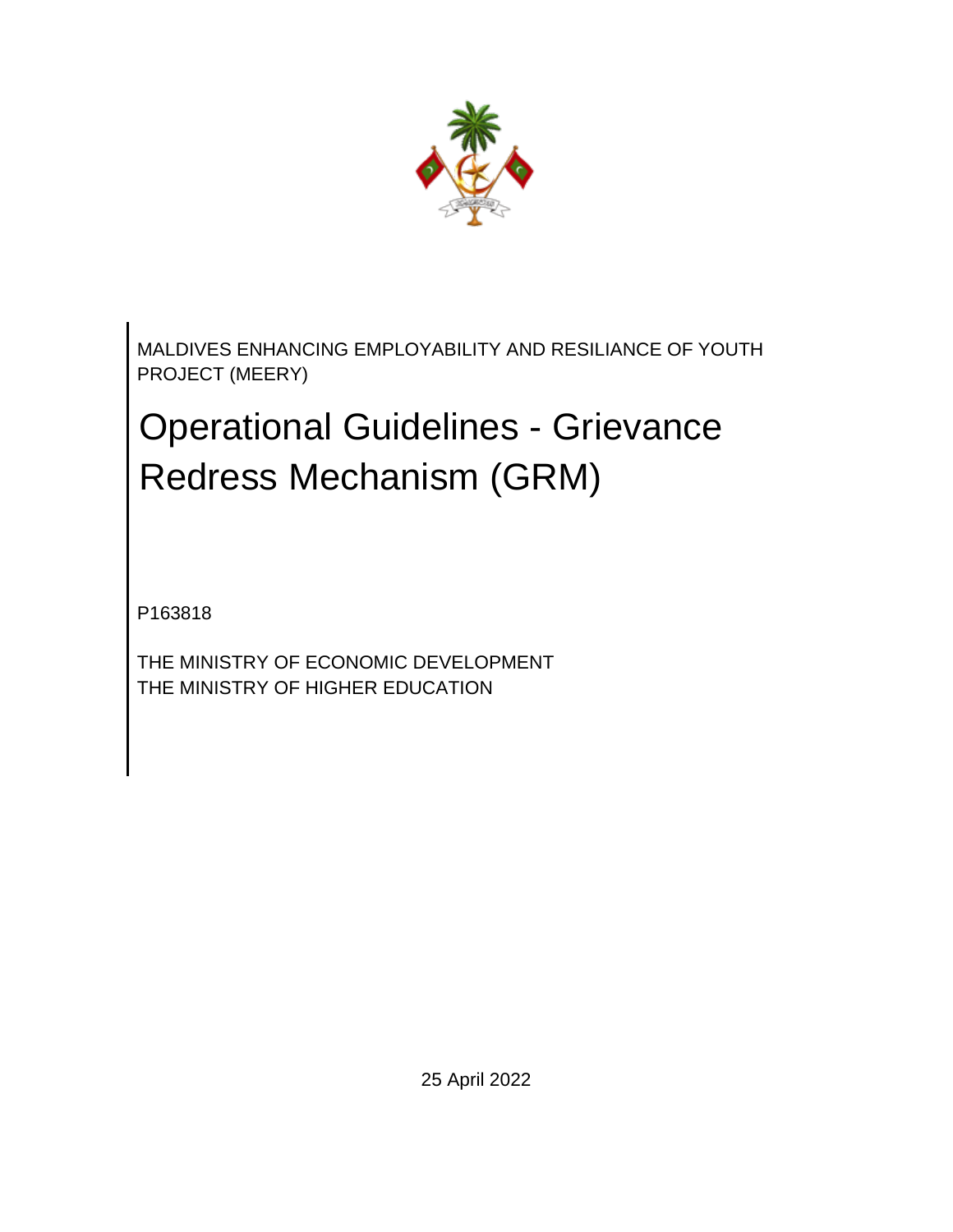# **Table of Contents**

| 1. |     |                                                                             |  |  |  |
|----|-----|-----------------------------------------------------------------------------|--|--|--|
| 2. |     |                                                                             |  |  |  |
| 3. |     |                                                                             |  |  |  |
|    | 3.1 |                                                                             |  |  |  |
|    | 3.2 |                                                                             |  |  |  |
|    | 3.3 |                                                                             |  |  |  |
|    | 3.4 |                                                                             |  |  |  |
|    |     |                                                                             |  |  |  |
|    | 4.1 |                                                                             |  |  |  |
|    | 4.2 |                                                                             |  |  |  |
|    | 4.3 |                                                                             |  |  |  |
|    | 4.4 |                                                                             |  |  |  |
|    | 4.5 |                                                                             |  |  |  |
|    | 4.6 |                                                                             |  |  |  |
|    | 4.7 |                                                                             |  |  |  |
|    | 4.8 |                                                                             |  |  |  |
|    | 4.9 |                                                                             |  |  |  |
| 5. |     |                                                                             |  |  |  |
|    | 5.1 |                                                                             |  |  |  |
|    | 5.2 |                                                                             |  |  |  |
| 6. |     |                                                                             |  |  |  |
|    | 6.1 |                                                                             |  |  |  |
|    | 6.2 |                                                                             |  |  |  |
| 7. |     |                                                                             |  |  |  |
|    | 7.1 |                                                                             |  |  |  |
|    | 7.2 |                                                                             |  |  |  |
|    | 7.3 | Reporting in quarterly and annual progress reports submitted to the Bank 12 |  |  |  |
|    | 7.4 |                                                                             |  |  |  |
| 8. |     |                                                                             |  |  |  |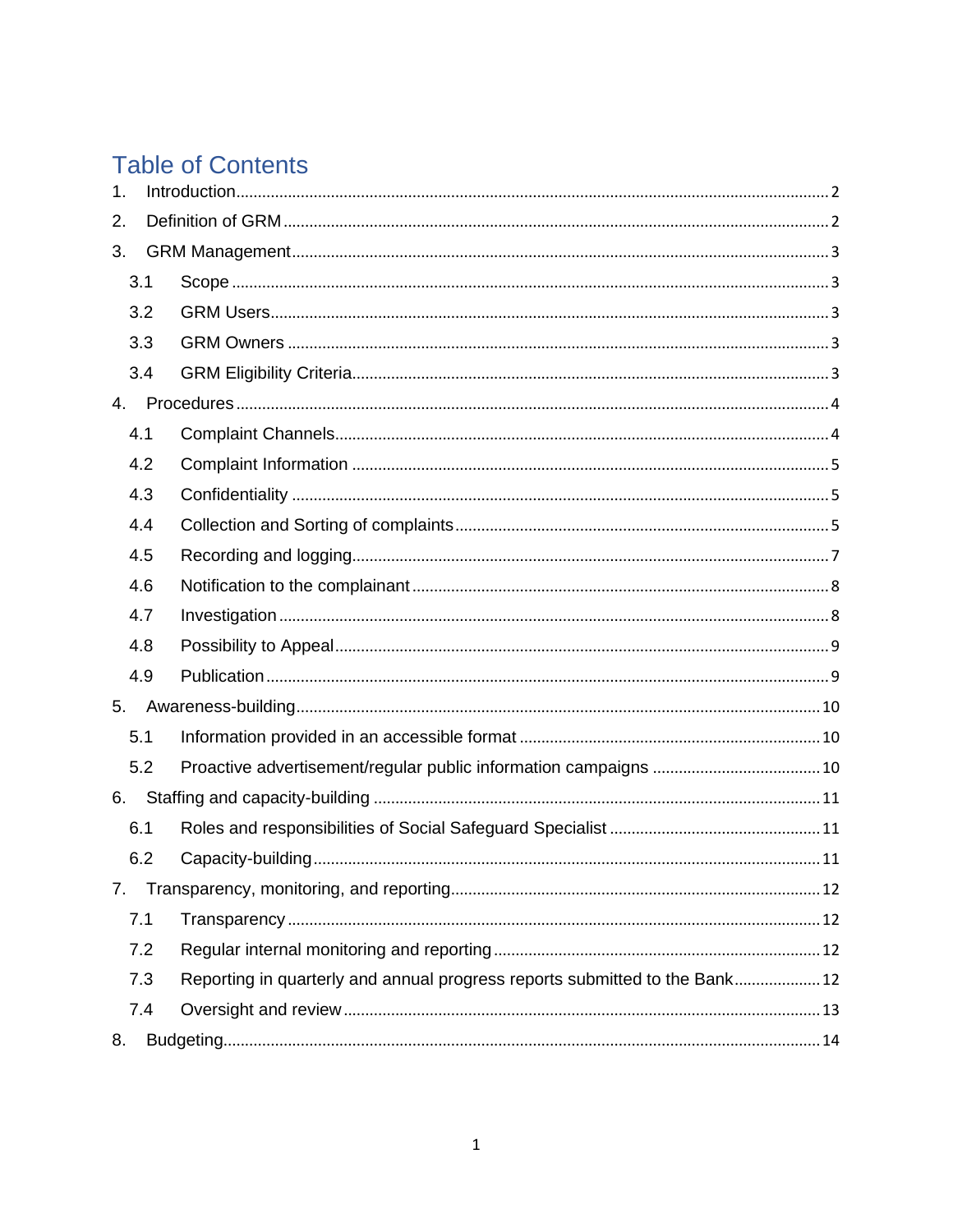## <span id="page-2-0"></span>**1. Introduction**

Transparency and accountability are core components of the Maldives Enhancing Employability and Resilience of Youth (MEERY) Project. To achieve this objective, the project has established a Grievance Redress Mechanism (GRM). The goal of the GRM is to strengthen accountability to beneficiaries and provide channels for project stakeholders to provide feedback on project activities. It provides a mechanism that allows for the identification and resolution of issues affecting the project, including safeguard related complaints, misuse of funds, abuse of power or unfair treatments. By increasing transparency and accountability, the GRM aims to reduce the risk of the project inadvertently affecting citizens/beneficiaries and serves as important feedback and learning mechanism that can help increase the impact of the project.

The GRM established under the MEERY Project is accessible to the public. The mechanism focuses not only receiving and recording complaints, but also on how complaints are resolved. The GRM is supported by information sessions and trainings. While feedback should be handled at the level closest to the complaint, all complaints should be registered and follow the basic procedures set out in this manual.

## <span id="page-2-1"></span>**2. Definition of GRM**

For the purposes of this operations manual, a grievance redress mechanism (GRM) is a process for receiving, evaluating, and addressing project-related complaints from affected communities at the level of the project.

The terms 'grievance' and 'complaint' are used interchangeably.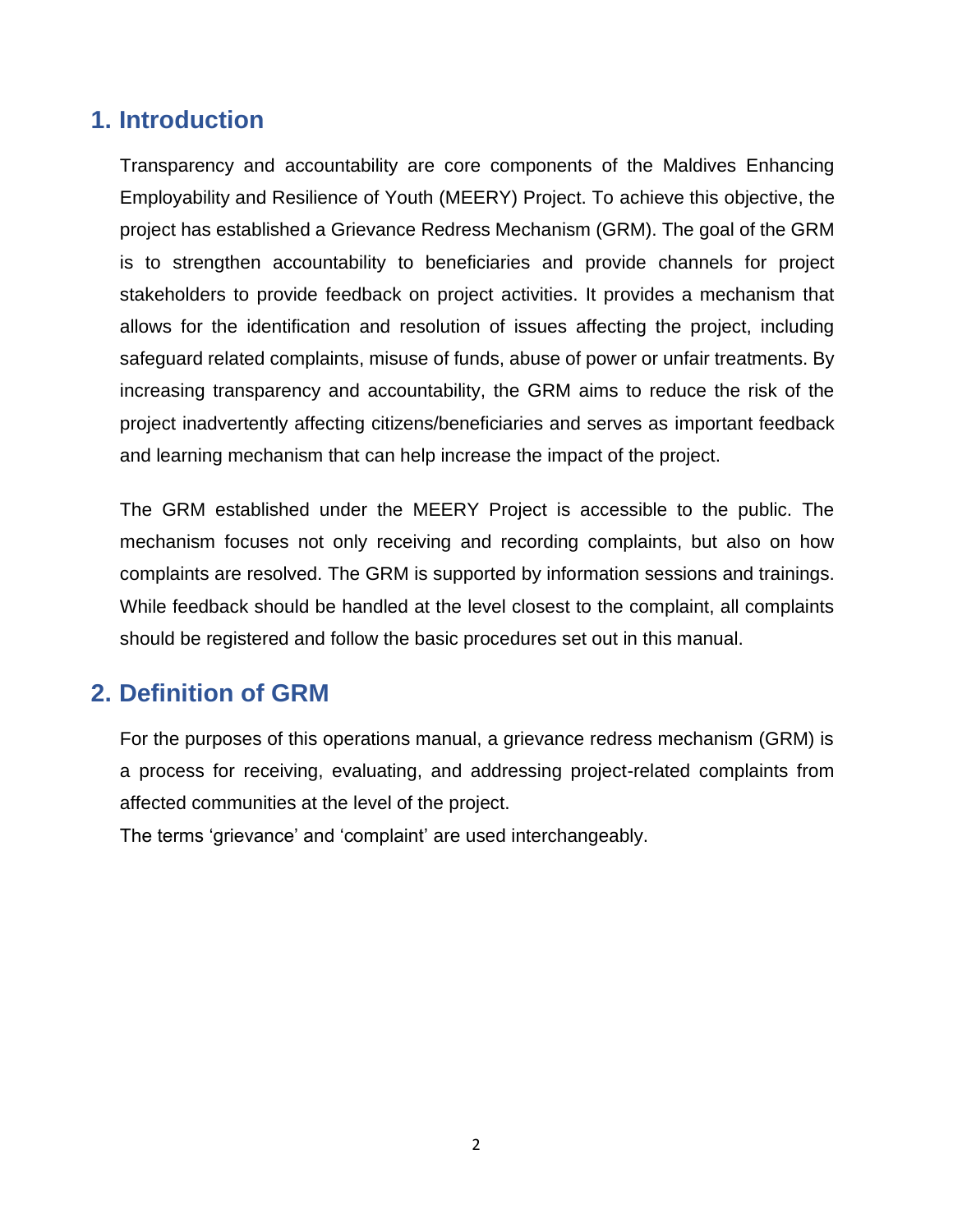## <span id="page-3-0"></span>**3. GRM Management**

#### <span id="page-3-1"></span>*3.1 Scope*

The MEERY Project includes a grievance redress mechanism that is available for project stakeholders to submit questions, comments, complaints and/or suggestions, or provide any form of feedback on all project-funded activities

#### <span id="page-3-2"></span>*3.2 GRM Users*

Project beneficiaries, project affected people (i.e., those who will be and/or are likely to be directly or indirectly affected, positively or negatively, by the project), as well as the broader citizenry. The GRM is used for the purpose of making complaints or providing suggestions and feedback.

#### <span id="page-3-3"></span>*3.3 GRM Owners*

The GRM for the MEERY Project is owned and managed jointly by the Project Management Units (PMUs) based in Ministry of Higher Education (MoHE) and Ministry of Economic Development (MoED). The grievances lodged related to each implementing agency's activities is managed by their respective PMUs.

All communication channels such as the website and social media platforms of the project must be accessible to designated staff of both PMUs. All grievances are managed and addressed as per the Grievance Redressal Procedure.

#### <span id="page-3-4"></span>*3.4 GRM Eligibility Criteria*

The complaints and grievances are eligible to be reviewed if below conditions are met:

- 1. The complaint relates to MEERY project (components, activities) that is under preparation, active, or has been closed for less than 15 months.
- 2. The complaint is submitted by individuals or communities affected by MEERY project (components, activities), or by their authorized representative; and
- 3. The complainant(s) allege that they have been or will be affected by the MEERY project (components, activities).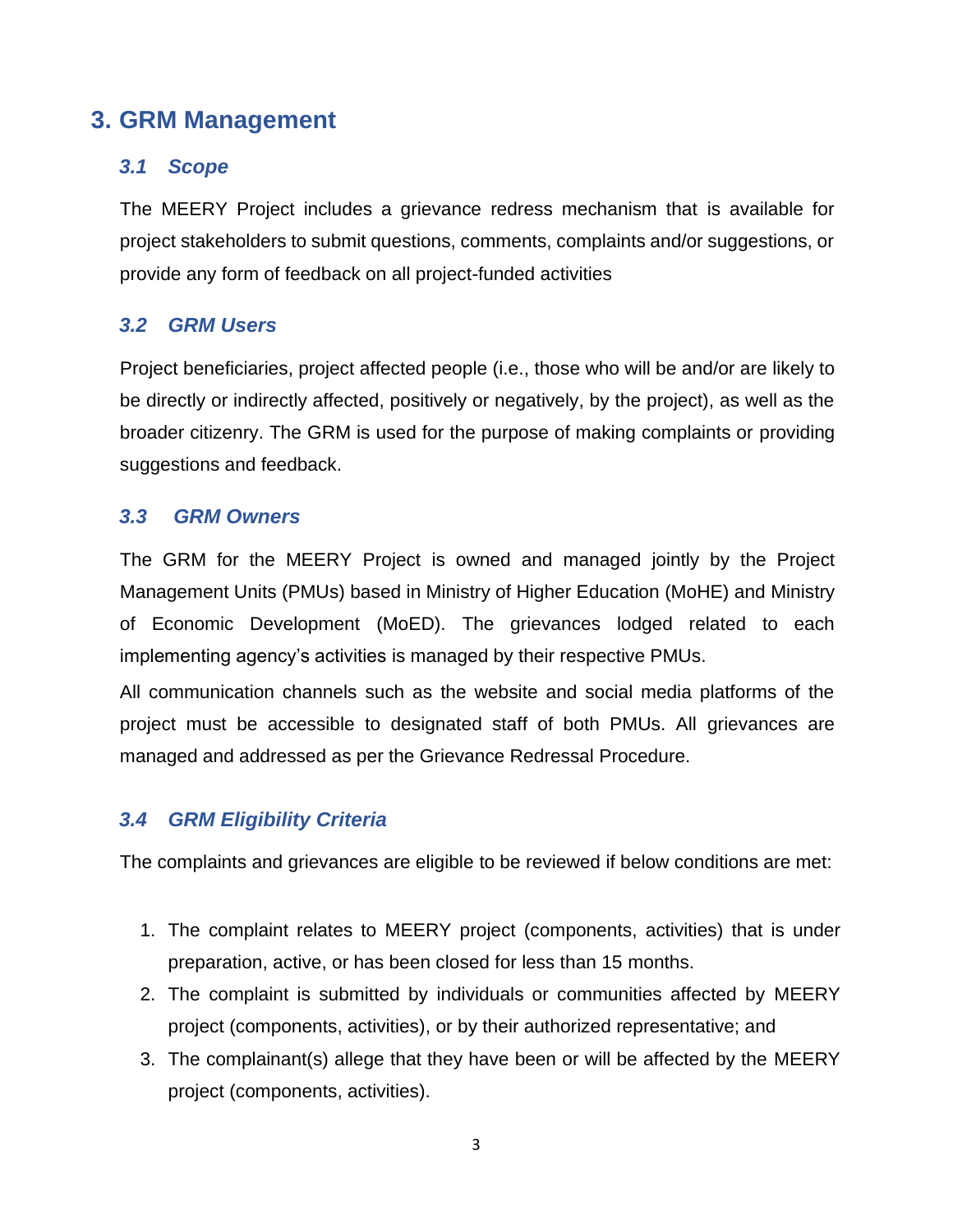4. Grievances/complaints related to the design or suitability of the MEERY activities and policies.

There is no charge for making a complaint or conveying comments and/or suggestions.

#### **The following will not be handled under the Grievance Redress Mechanism:**

- Grievances/complaints not related to the MEERY project.
- Grievances/complaints related to the government policies and procedures.

**For grievances that do not meet the eligibility criteria, the complainant will be informed about it and the reason for not meeting the criteria.**

## <span id="page-4-0"></span>**4. Procedures**

#### <span id="page-4-1"></span>*4.1 Complaint Channels*

The project establishes the following channels through which citizens/beneficiaries can make complaints regarding project funded activities.

- a. Via email: [feedback.pmu@mohe.gov.mv](mailto:feedback.pmu@mohe.gov.mv)
- b. Via the MEERY project website: https://meeryproject.mohe.gov.my/
- c. Via mail/letter sent to:

Project Management Unit (PMU) Ministry of Higher Education Fen Building, 4<sup>th</sup> Floor, Ameenee Magu, Male', Republic of Maldives

- d. Via feedback forms from project related meetings, seminars, workshops, trainings, and events.
- e. Via feedback boxes at subproject sites.
- f. Direct messages through social media platforms
	- i. Facebook
	- ii. Twitter
	- iii. Instagram
	- iv. Viber (+960 9139292)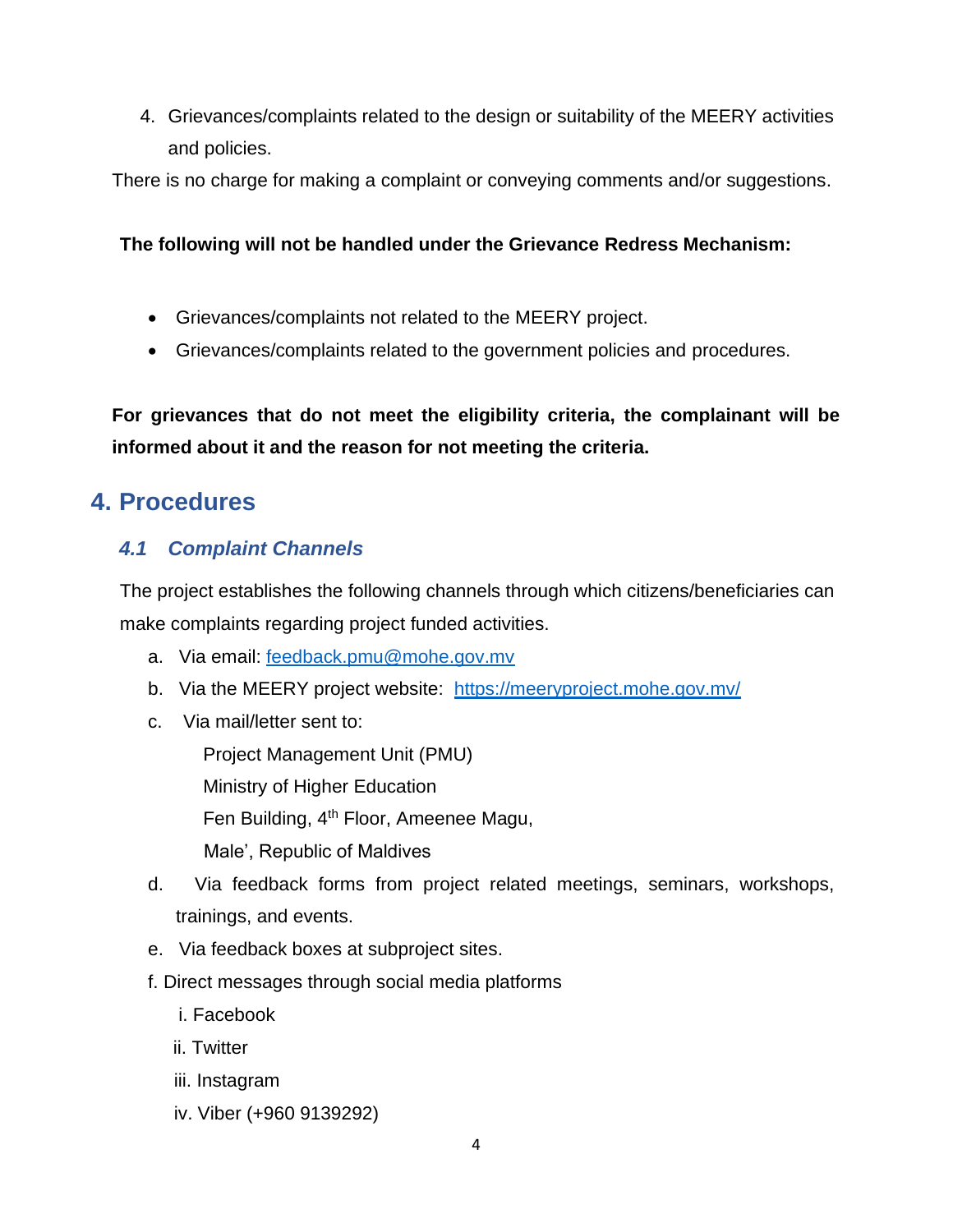#### <span id="page-5-0"></span>*4.2 Complaint Information*

- a. Identify the project subject of the complaint (Subject of a grievance) **(Mandatory)**
- b. Clearly state the project's adverse impact(s) (Substance of a grievance) **(Mandatory)**
- c. Identify the individual(s) submitting the complaint **(Optional)**
- **d.** Specify if the complaint is submitted by a representative of the person(s) or community affected by the project **(Optional)**
- **e.** if the complaint is submitted by a representative, include the name, signature, contact details, and written proof of authority of the representative **(Optional)**

Supporting evidence is not necessary but may be helpful in reviewing and resolving the complaint. The complaint may also include suggestions on how the individuals believe the complaint could be resolved.

### <span id="page-5-1"></span>*4.3 Confidentiality*

All inquiries will be kept confidential and aggrieved parties will be able to send complaints anonymously. To reduce and avoid any possible conflict(s) of interest, multiple channels are established to submit complaints and it can be submitted anonymously.

The GRM will not disclose any personal data that may reveal the identity of complainants without their consent.

## <span id="page-5-2"></span>*4.4 Collection and Sorting of complaints*

- 1. Upon receipt of a grievance, the **Social Safeguard Specialist** from the MoHE PMU is responsible to log the complaint in shared 'Grievance Registry' and sort the grievance to identify the responsible Ministry, and subsequently notify the identified Ministry via email within 2 working days.
- 2. Once emailed, the Grievance Redressal Procedure is initiated.
- 3. Once a grievance has been processed and handed over to the responsible Ministry, the **Social Safeguard Specialist** of the responsible Ministry, under the guidance and instructions from Project Director and Project Manager, will receive, sort, classify and investigate all complaints with the relevant committees.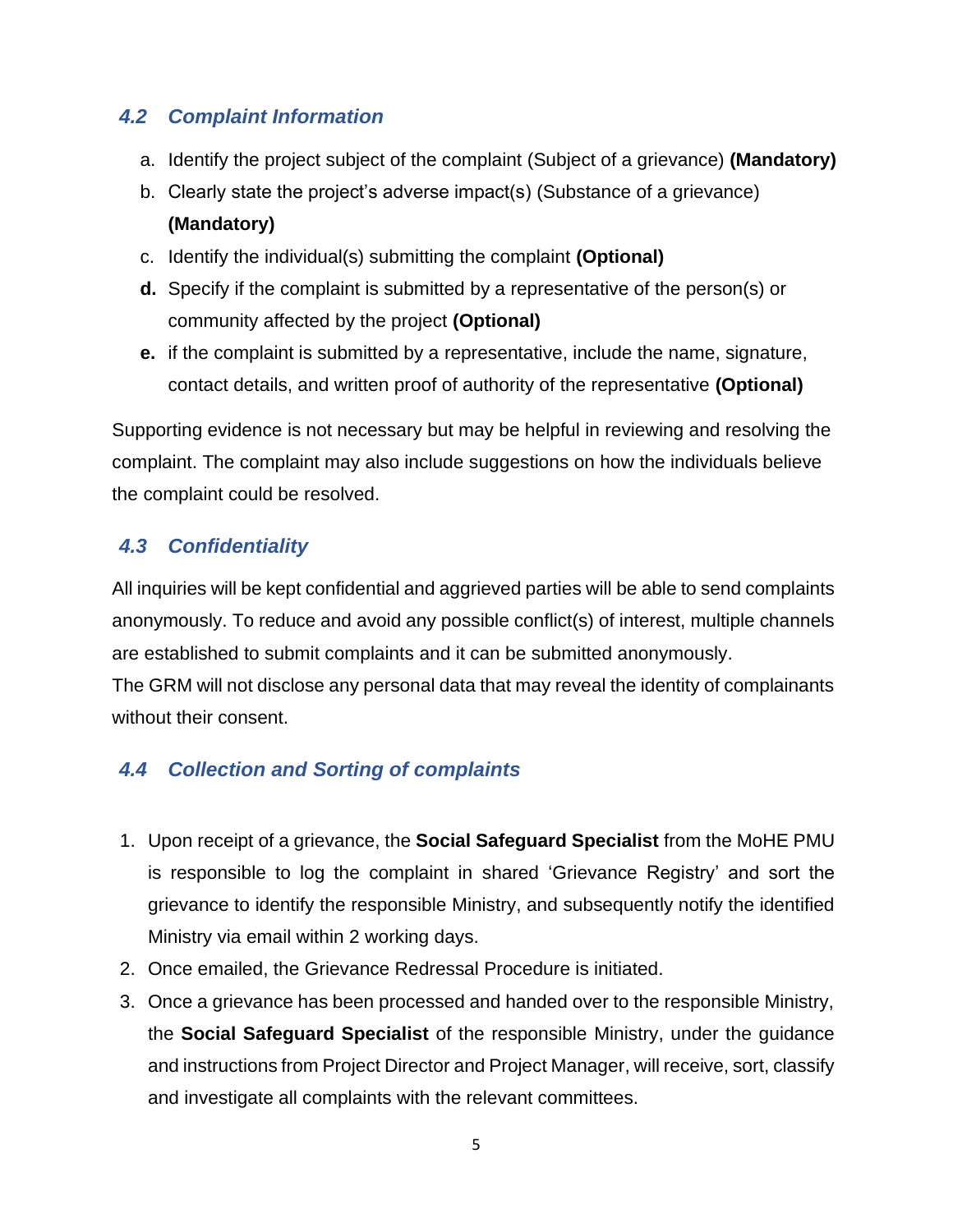| Category       | <b>Classification</b>                                               |
|----------------|---------------------------------------------------------------------|
| 1              | Grievances regarding violations of regulations                      |
|                | 1.1 Violation of project policies and guidelines                    |
|                | 1.2 Violation of World Bank regulations                             |
|                | 1.3 Violation of national laws and regulations                      |
|                | 1.3 Contract violations by project beneficiaries                    |
|                | 1.4 Contract of violations by project staff                         |
|                | 1.5 Contract of violations by project partners                      |
| $\overline{2}$ | Grievances regarding project finance                                |
|                | 2.1 Misuse of project funds                                         |
|                | 2.2 Lack of transparency                                            |
|                | 2.3 Fraudulence in grant dispersal                                  |
|                | 2.4 Misuse of grant funds by recipients                             |
|                | 2.5 Other financial management concerns                             |
| 3              | Grievances regarding procurement                                    |
|                | 3.1 Procurement of consultants                                      |
|                | 3.2 Procurement of non-consultancies                                |
|                | 3.3 Procurement of goods                                            |
|                | 3.4 Procurement of works                                            |
| 4              | Grievances regarding abuse of power                                 |
|                | 4.1 Abuse of power by project officials                             |
|                | 4.2 Abuse of power by government officials                          |
|                | 4.3 Abuse of power by a third party                                 |
| 5              | <b>Environmental grievances</b>                                     |
|                | 5.1 Construction level impacts at rehabilitation/construction sites |
|                | 5.2 Inadequacy of sanitation facilities and water supply            |
|                | 5.3 Waste generation                                                |
|                | 5.4 Resource extraction                                             |
|                | 5.5 Transport and labor camps                                       |
|                | 5.6 Air quality                                                     |
| 6              | Social grievances                                                   |
|                | 6.1 Worker safety                                                   |
|                | 6.2 Community safety                                                |
|                | 6.3 Noise                                                           |
|                | 6.4 Enrollment rates                                                |
|                | 6.5 Youth employment rates                                          |
|                | 6.6 Female participation                                            |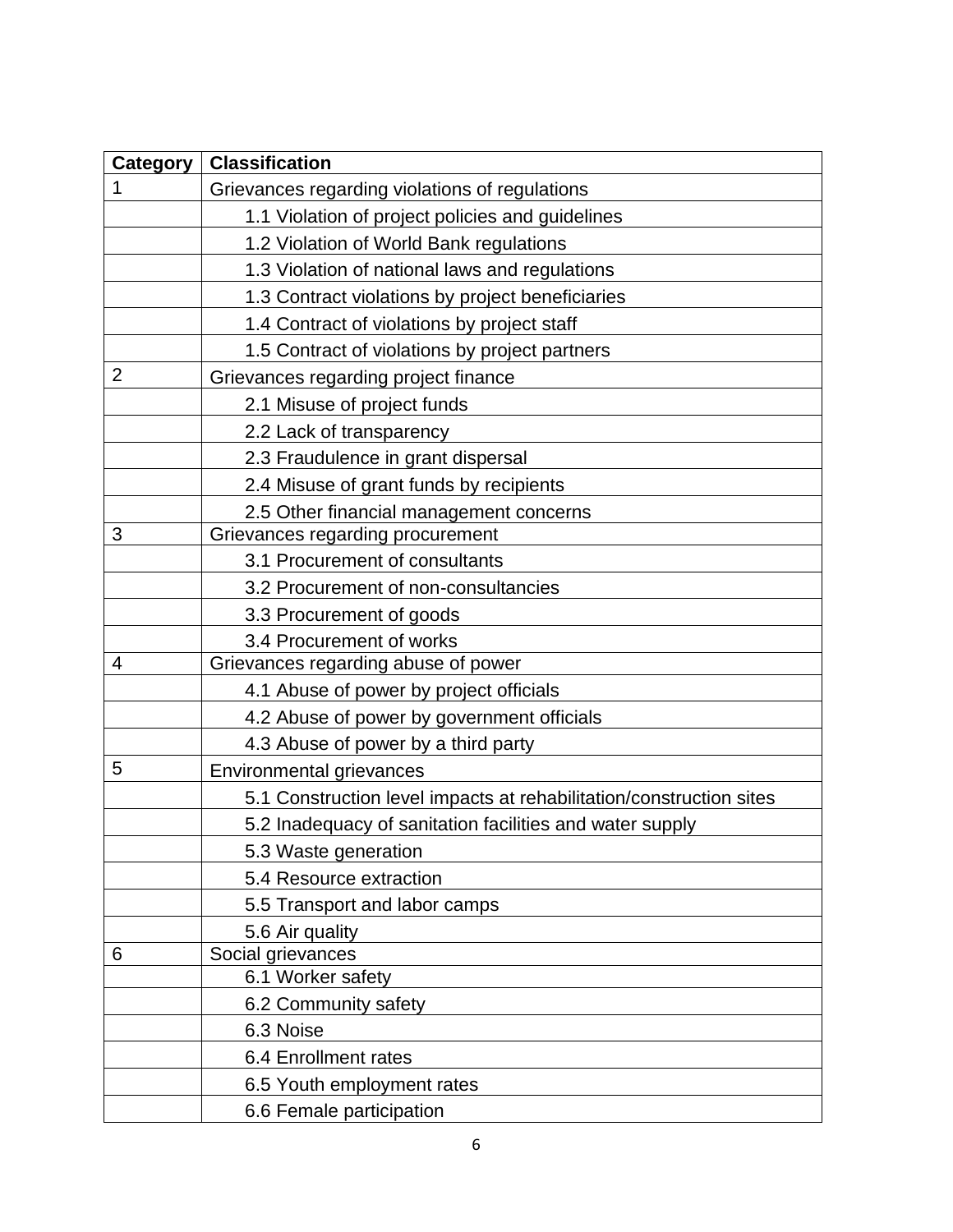| Feedback          |
|-------------------|
| 7.1 Suggestions   |
| 7.2 Appreciations |
| 7.3 Requests      |

#### <span id="page-7-0"></span>*4.5 Recording and logging*

Once the complaint has been classified, the **Social Safeguard Specialist** of the respective PMU logs the details regarding the complaint into the shared 'Grievance Registry'.

Once a complaint has been logged and sorted in the shared 'Grievance Registry', the **Social Safeguard Specialist** shall determine the following:

- The persons responsible for the investigation of the complaint.
- The timeframe within which the complaint should be resolved.
- The agreed course of action (e.g., investigation, reply not requiring investigation, referral to Grievance Redress Committee (GRC), etc.).

The investigation process is determined based on the nature and gravity of the complaint:

- For Level 1 grievance, the investigation will be conducted by designated staff within15 (fifteen) working days.
- For Level 2 grievance, the investigation will be conducted by the GRC within 28 (twenty-eight) working days.

When determining who will be investigating the grievance, the **Social Safeguard Specialist** for relevant PMUs in MoHE and MoED will ensure that there is no conflict of interest, i.e., all persons involved in the investigation process should not have any material, personal, or professional interest in the outcome and no personal or professional connection with complainants or witnesses.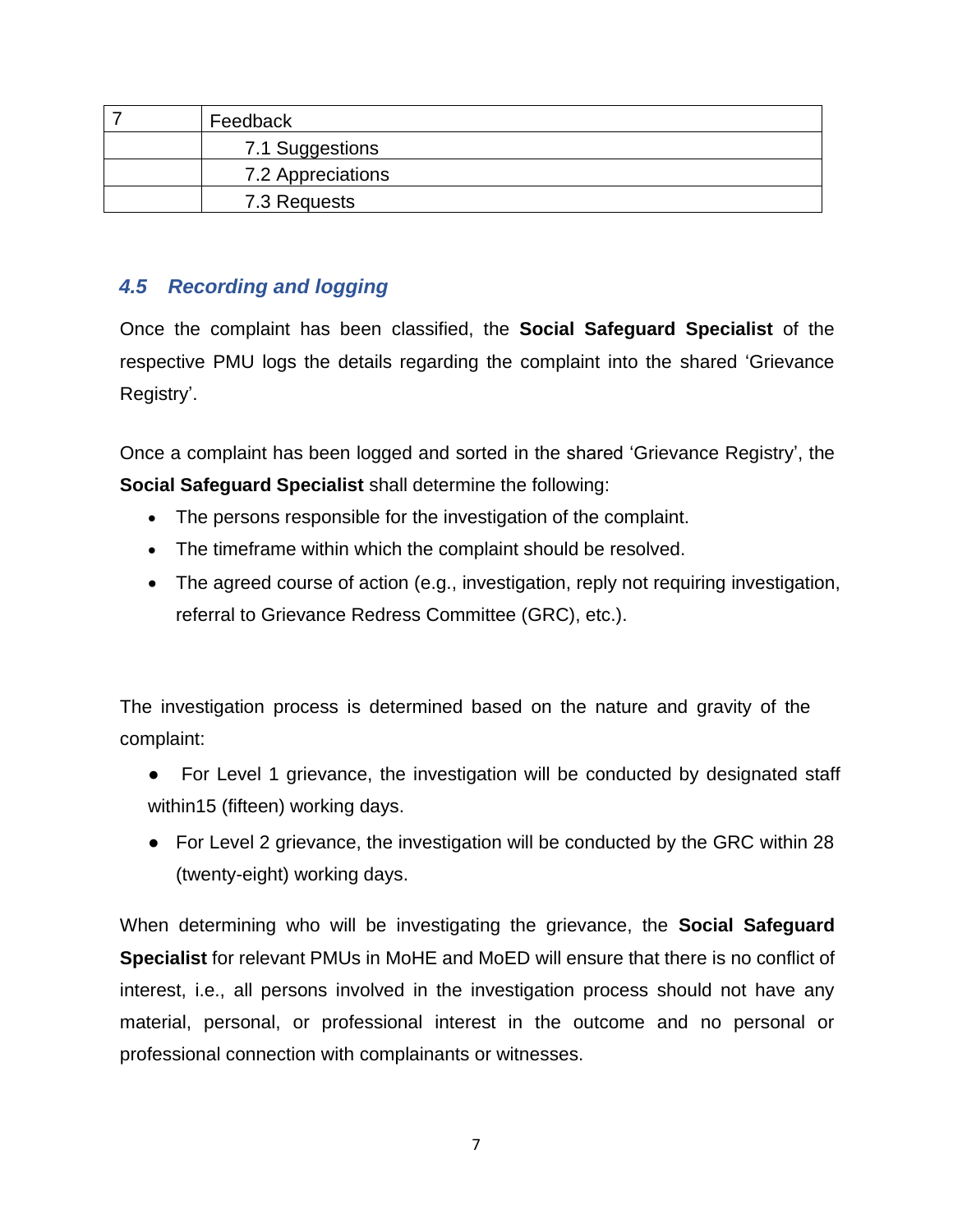Once the investigation process has been established, the **Social Safeguard Specialist** for managing the GRM records and enters this data into the Grievance Registry. The number and type of suggestions and questions should also be recorded and reported so that they can be analyzed to improve project communications.

#### <span id="page-8-0"></span>*4.6 Notification to the complainant*

The **Social Safeguard Specialist** of relevant PMU will communicate the timeframe and course of action to the grievant by email within 5 (five) working days of receipt of the grievance.

#### <span id="page-8-1"></span>*4.7 Investigation*

The **Social Safeguard Specialist** of relevant PMU is responsible to investigate the complaint and gather facts to generate a clear picture of the circumstances surrounding the grievance. Modes of verification normally includes site visits, review of documents, a meeting with the complainant (if known and willing to engage), and a meeting with those who can resolve the issue (including members from the implementing agencies and Ministries). For complex grievances, the investigation is referred to the Grievance Redress Committee.

The results of the verification and the proposed response to the complainant is presented for consideration to the Project Manager and Project Director.

Once the decision has been made on the course of action and on the response to be provided to the complainant, the **Social Safeguard Specialist** identifies the actions to be taken along with the details of the investigation and the findings and enters it into the Grievance Register.

The **Social Safeguard Specialist** of relevant PMU communicates to the complainant the proposed action(s) and how to appeal the action(s) decided in the case via letter or email.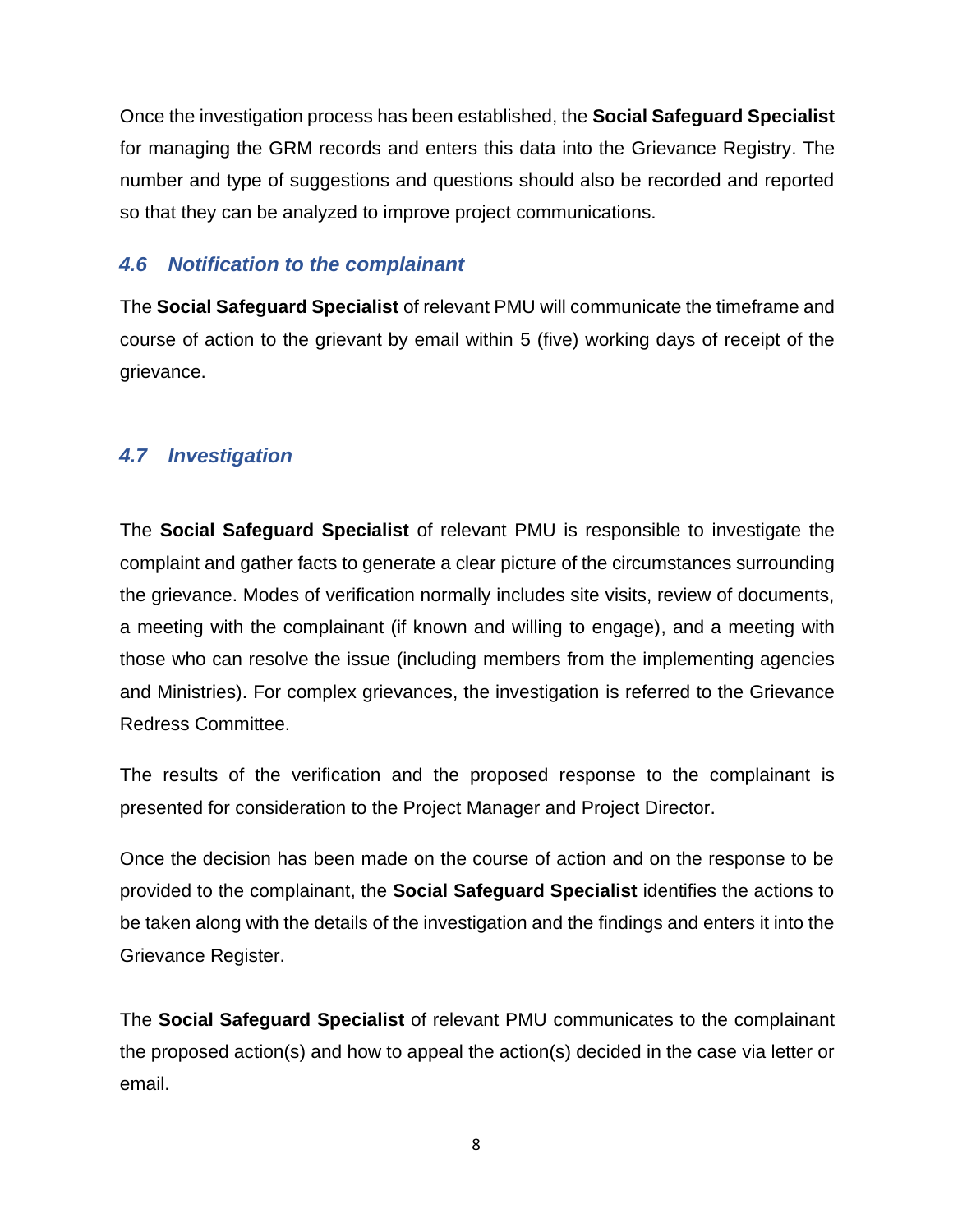The **Social Safeguard Specialist** will request feedback from the complainant as to whether she/he deems the action(s) satisfactory, and this will be recorded along with the details of the complaint and the response taken.

#### <span id="page-9-0"></span>*4.8 Possibility to Appeal*

In the event the complainant is not satisfied with the response, the complainant is allowed to appeal against the decision within 7 working days.

Upon receiving an appeal, discussions will be held in group or individually to further clarify the positions at stake. Senior management will take part in these meetings and a final decision on the action(s) will be made.

The PMU will form a separate grievance committee, on an ad hoc basis that will hear appeals. The grievance committee shall be comprised of the technical committee members and the PMU (Persons from the relevant Ministries will be invited to the committee based on the nature of the complaint).

The terms of the grievance committee will be agreed prior to its formation.

#### <span id="page-9-1"></span>*4.9 Publication*

Once the case is resolved, the complaint and the actions taken is disclosed on the project website. The identity of the complainant remains confidential.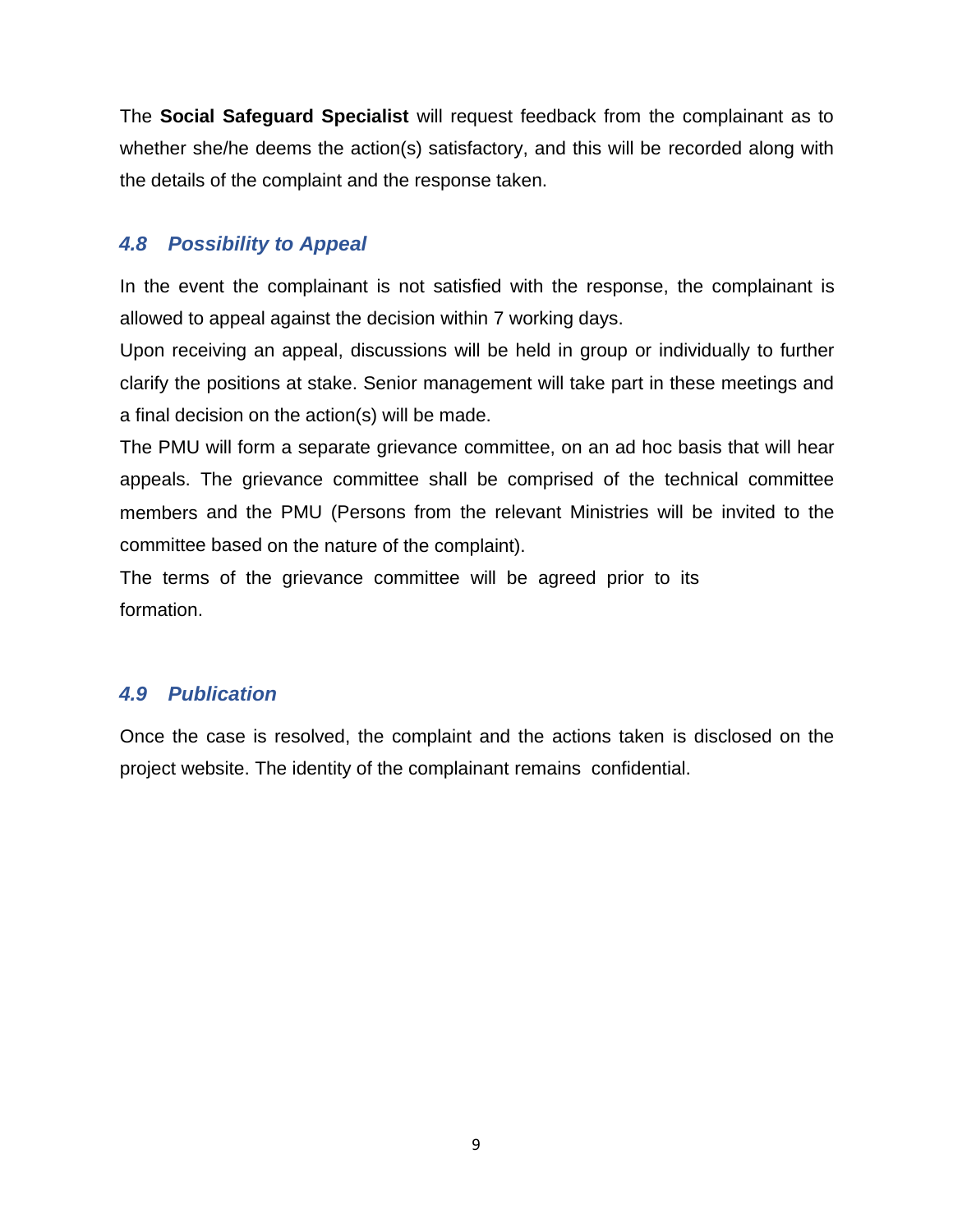# <span id="page-10-0"></span>**5. Awareness-building**

#### <span id="page-10-1"></span>*5.1 Information provided in an accessible format*

Information about the grievance handling system will be distributed to all beneficiaries and project affected people through regular information channels used by the project, including initiating meetings at the start of the project, visits to the islands, meetings held with the locals in the pilot areas, trainings sessions and workshops, brochures and the project website.

The PMU will provide information on the scope of the GRM, the eligibility criteria to make a complaint, the procedure to make a complaint (where, when, and how), the investigation process, the timeframe(s) for responding to the complainant, as well as the principle of confidentiality and the right to make anonymous complaints.

#### <span id="page-10-2"></span>*5.2 Proactive advertisement/regular public information campaigns*

Annual information sessions will be designed by the Social Safeguard Specialist to encourage the use of the GRM. The **Social Safeguard Specialist** will publish all relevant information on the project website, provide information to the public via meetings and supervision visits to the pilot areas.

The campaigns should include information on the scope of the GRM, the eligibility criteria to make a complaint, the procedure to make a complaint (where, when, and how), the investigation process, the timeframe(s) for responding to the complainant, principle of confidentiality and the right to make anonymous complaints.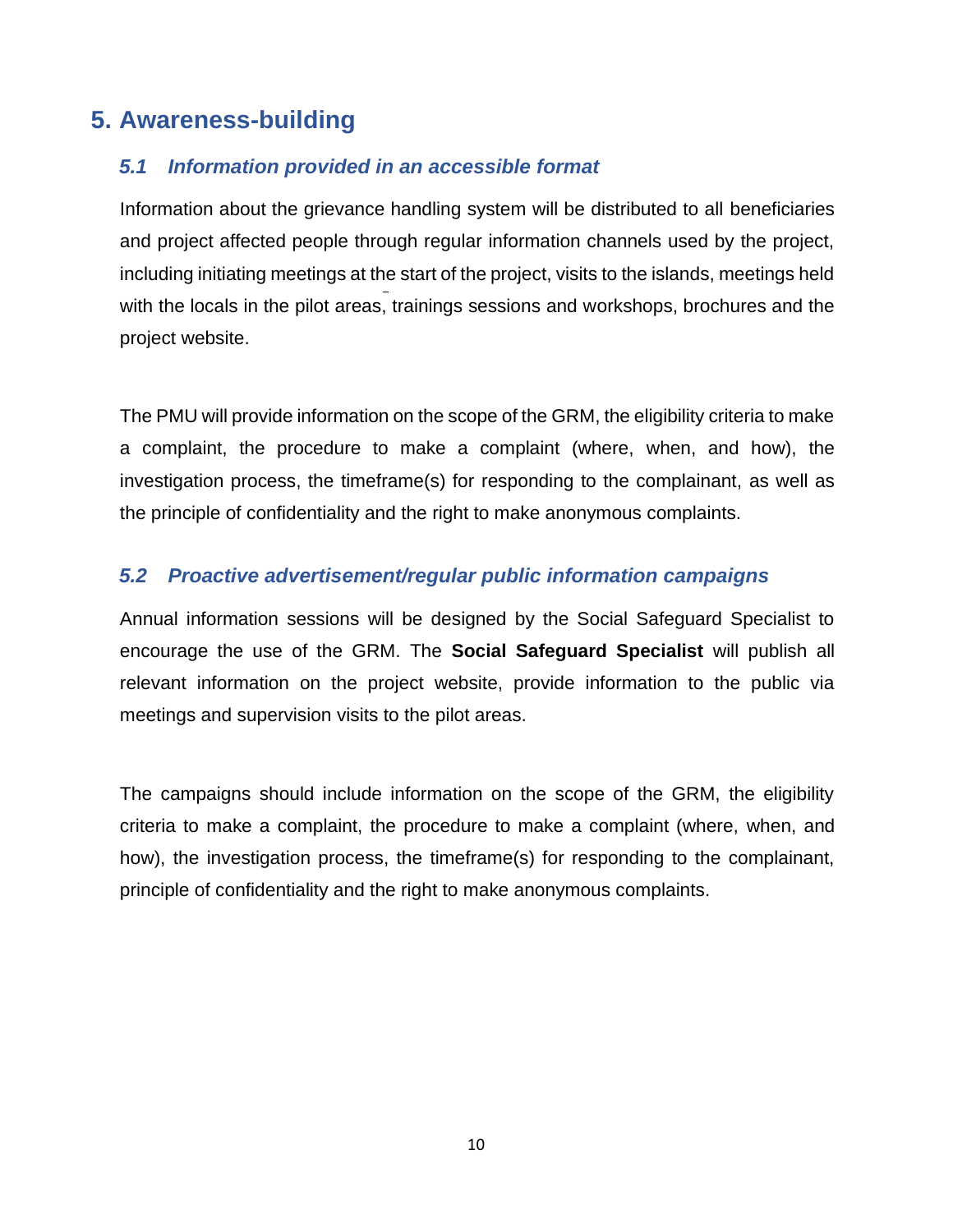# <span id="page-11-0"></span>**6. Staffing and capacity-building**

#### <span id="page-11-1"></span>*6.1 Roles and responsibilities of Social Safeguard Specialist*

As the person responsible for the management of the GRM system, **Social Safeguard Specialist** (with support from PMU) will be responsible to carry out following. These will be documented in the first Quarterly Progress Report and kept updated.

- Overall management of the GRM system
- Collection of complaints
- Recording/logging of complaints
- Sending notification to the complainant
- Sorting/categorization of complaints
- Investigation
- Decision-making based on the investigation results
- Processing appeals
- Publishing responses to complaints
- Organization and implementation of information materials and awareness campaigns
- Budgeting of the GRM.
- Reporting and feedback on GRM results

#### <span id="page-11-2"></span>*6.2 Capacity-building*

Training for all relevant staff and relevant stakeholders will be held annually, or as otherwise agreed. New staff will receive training as a regular part of the onboarding process. The training will include all aspects of the GRM set out in this chapter. All trainings should include information on the GRM principles and procedures. The training will have an emphasis on accountability to the complainant. A key focus at the outset will be shifting from informal complaint resolution to the logging of all complaints/feedback into this system.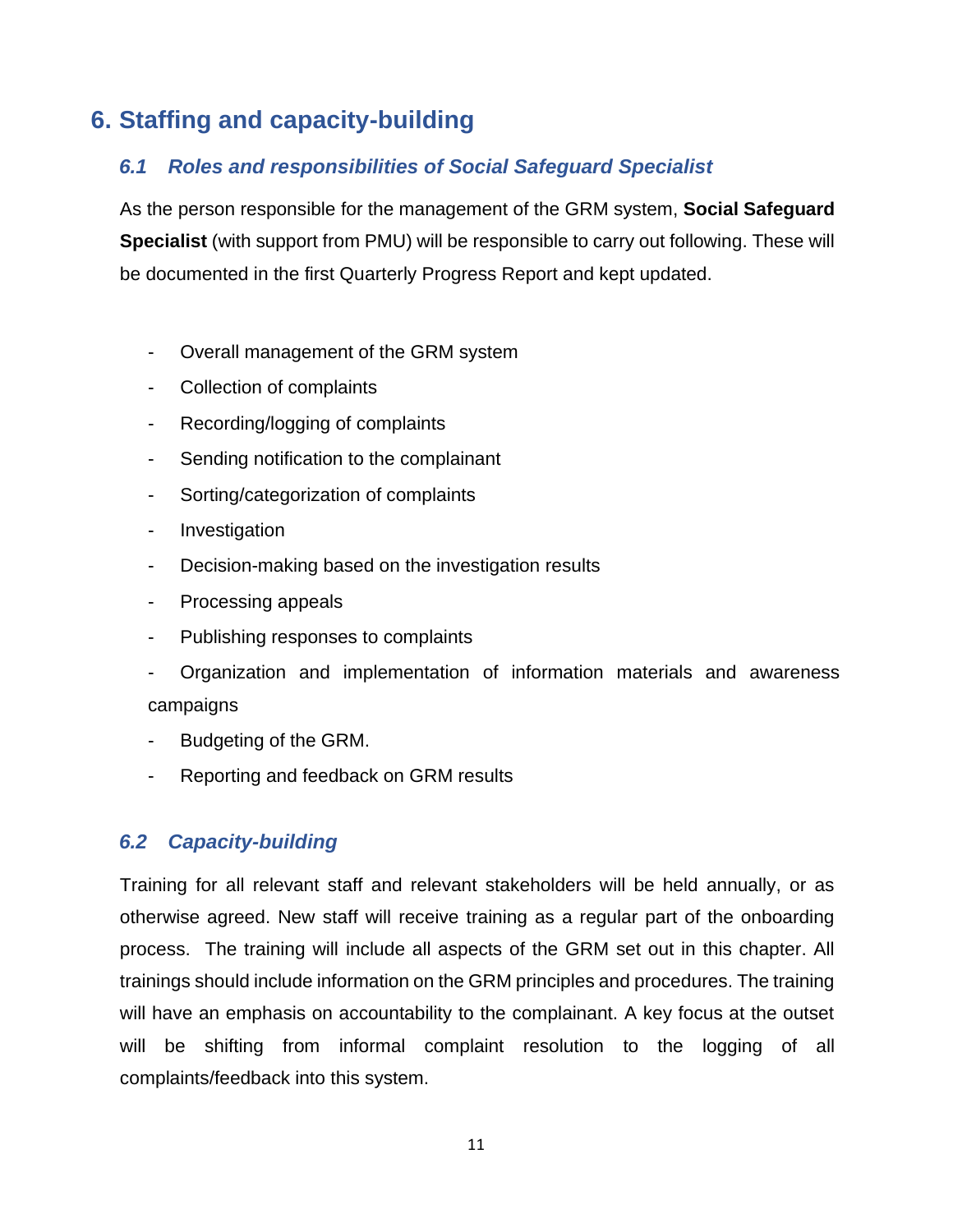Dedicated trainings should be provided to staff directly engaged with beneficiaries, those handling the system, and those involved in the management and oversight of the system.

## <span id="page-12-0"></span>**7. Transparency, monitoring, and reporting**

#### <span id="page-12-1"></span>*7.1 Transparency*

Policies, procedures, and regular updates on the GRM system, the complaints made and resolved, will be available online on the project website.

#### <span id="page-12-2"></span>*7.2 Regular internal monitoring and reporting*

The Project Manager will assess the functioning of the GRM and undertake spot checks on all the process. Monitoring & Evaluation Specialist will do the following:

- Ensure accurate entry of GRM data into the management information system or any other system.
- Produce compiled reports to the format agreed with the Project Manager.
- Provide a monthly/quarterly snapshot of GRM results, including any suggestions and questions, to the project team and the management.
- Review the status of complaints to track complaints not yet resolved and suggest any needed remedial action.

#### <span id="page-12-3"></span>*7.3 Reporting in quarterly and annual progress reports submitted to the Bank*

Quarterly and annual progress reports shall include a GRM section which provide updated information on the following:

- Status of establishment of the GRM (procedures, staffing, training, awareness building, budgeting, etc.).
- Quantitative data on the number of complaints received, the number of complaints relevant, and the number of complaints resolved.
- Qualitative data on the type of complaints and answers provided, and issues that are unresolved.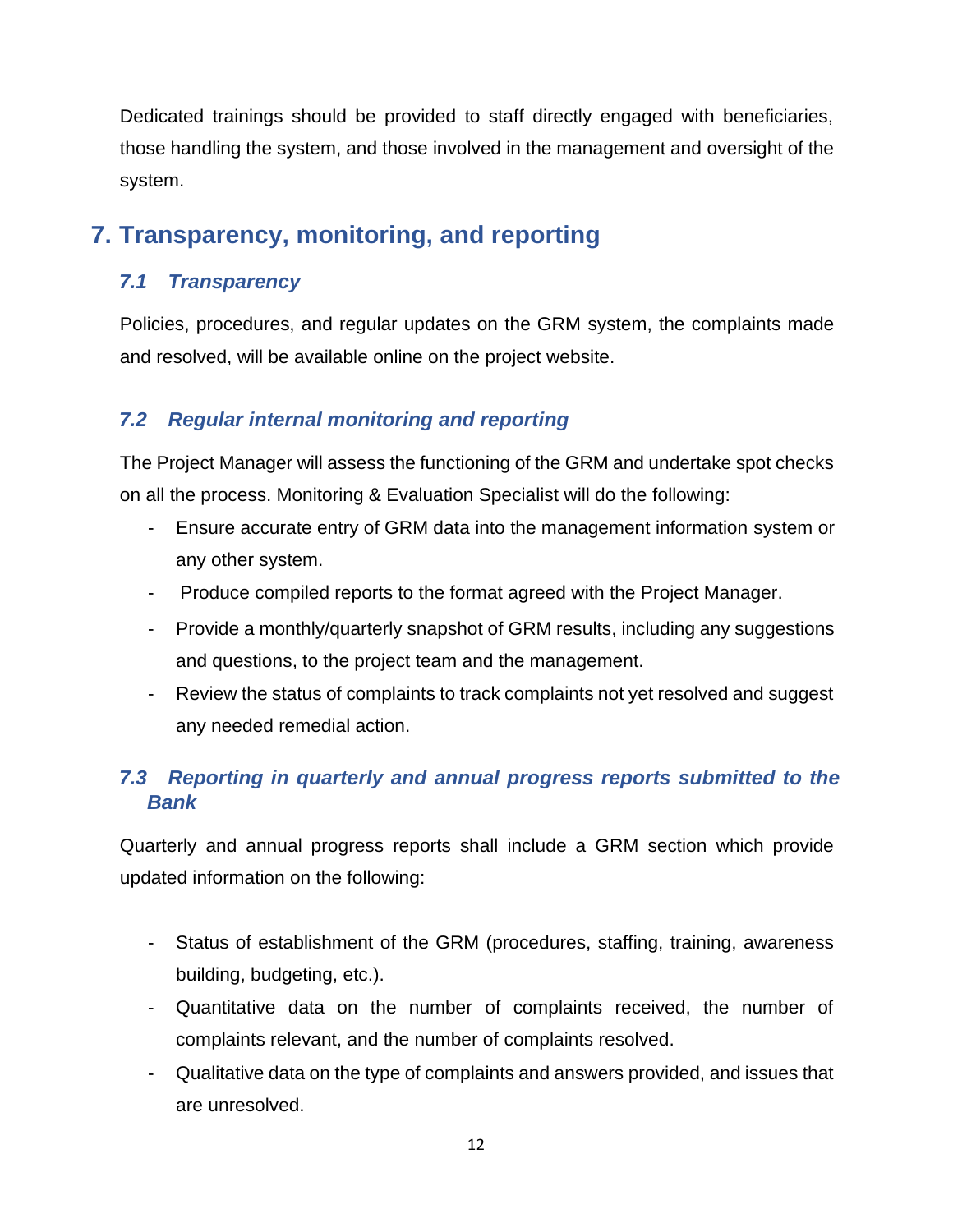- Time taken to resolve complaints.
- Channels through which the grievances were received
- Number of grievances resolved at the lowest level, raised to higher levels.
- Satisfaction of the complainant with the action taken.
- Any procedure related issues.
- Factors that may affect the use of the GRM/beneficiary feedback system.
- Any corrective measures adopted.

The above reporting requirements for Quarterly Progress Reports and Annual Progress Reports will also be reported in Bank supervision mission Aide-Memoires.

#### <span id="page-13-0"></span>*7.4 Oversight and review*

The status of the development of the GRM, the levels of use by beneficiaries/ citizens, the challenges of implementation, etc. will be discussed in semi-annual/annual portfolio meetings. The PMU will discuss with the Bank during implementation support missions any corrective measures that may be needed.

An independent review/audit of the GRM will be conducted prior to the mid-term review to assess the effectiveness and use of the mechanism and recommend and introduce improvements as necessary.